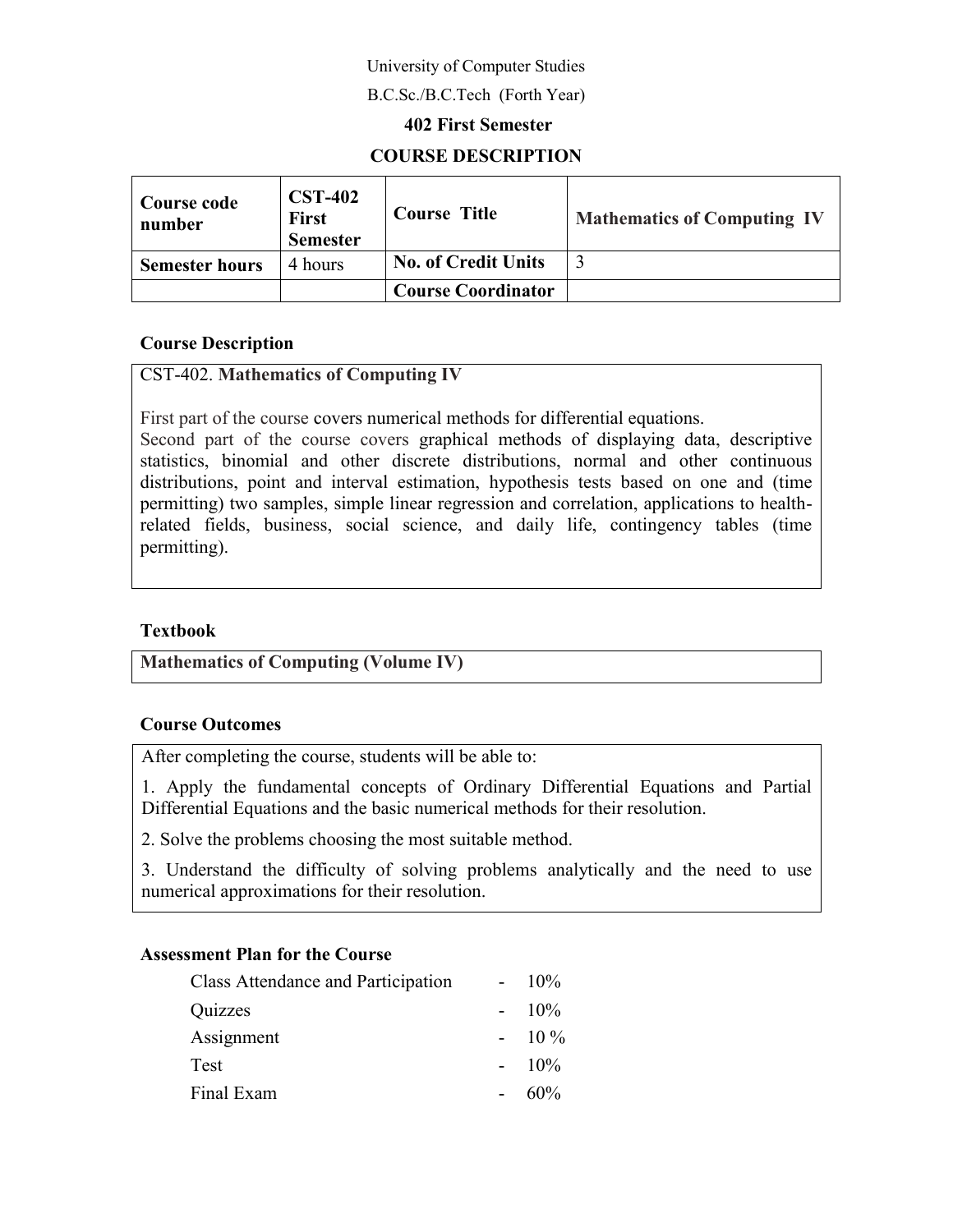University of Computer Studies B.C.Sc./B.C.Tech (Forth Year)

#### **Class Attendance and Participation Policy:**

#### **Attendance**

Class attendance is **mandatory**. Most of the material you will learn will be covered in the lectures, so it is important that you not miss any of them. You are expected to show up on time for class, and stay for the whole lecture. Students are expected to attend each class, to complete any required preparatory work (including assigned reading) and to participate actively in lectures, discussions and exercises.

• Mobile phones **must** be silenced and put away for the entire lecture unless use is specified by the instructor. You may not make or receive calls on your cell phone, or send or receive text messages during lectures.

• You are responsible for all material sent as email. Ignorance of such material is no excuse. You are responsible for all materials presented in the lectures.

• Your conduct in class should be conducive towards a positive learning environment for your class mates as well as yourself.

#### **Quizzes, assignments, tests and Exam**

Your performance in this class will be evaluated using your scores for attendance, quizzes, homework assignments, two tests and one final examination. There are no planned extra credit projects or assignments to improve your grade.

We will take a short quiz for every lecture.

There will be 12 homework assignments, roughly one per week. Please show all your work and write or type your assignments neatly. Credit cannot be given for answers without work (except on true-false, always-sometimes-never, or other multiple choice questions).

Test will start after two or three chapters finished and the coordinator will announce the date for the test.

Any assignment or quiz or test is simply missed, regardless of the reason why (e.g. illness, work, traffic, car trouble, computer problems, death, etc.), and **earns a grade of zero**. You are strongly encouraged to complete all assignments and attend all quizzes so that you can check that you understand the material and can throw out bad grades, or grades for which you had to miss an assignment or quiz for a valid reason. **Late submissions will not be accepted for any graded activity for any reason.**

#### **There are no extra credit opportunities.**

Students may not do additional work nor resubmit any graded activity to raise a final grade.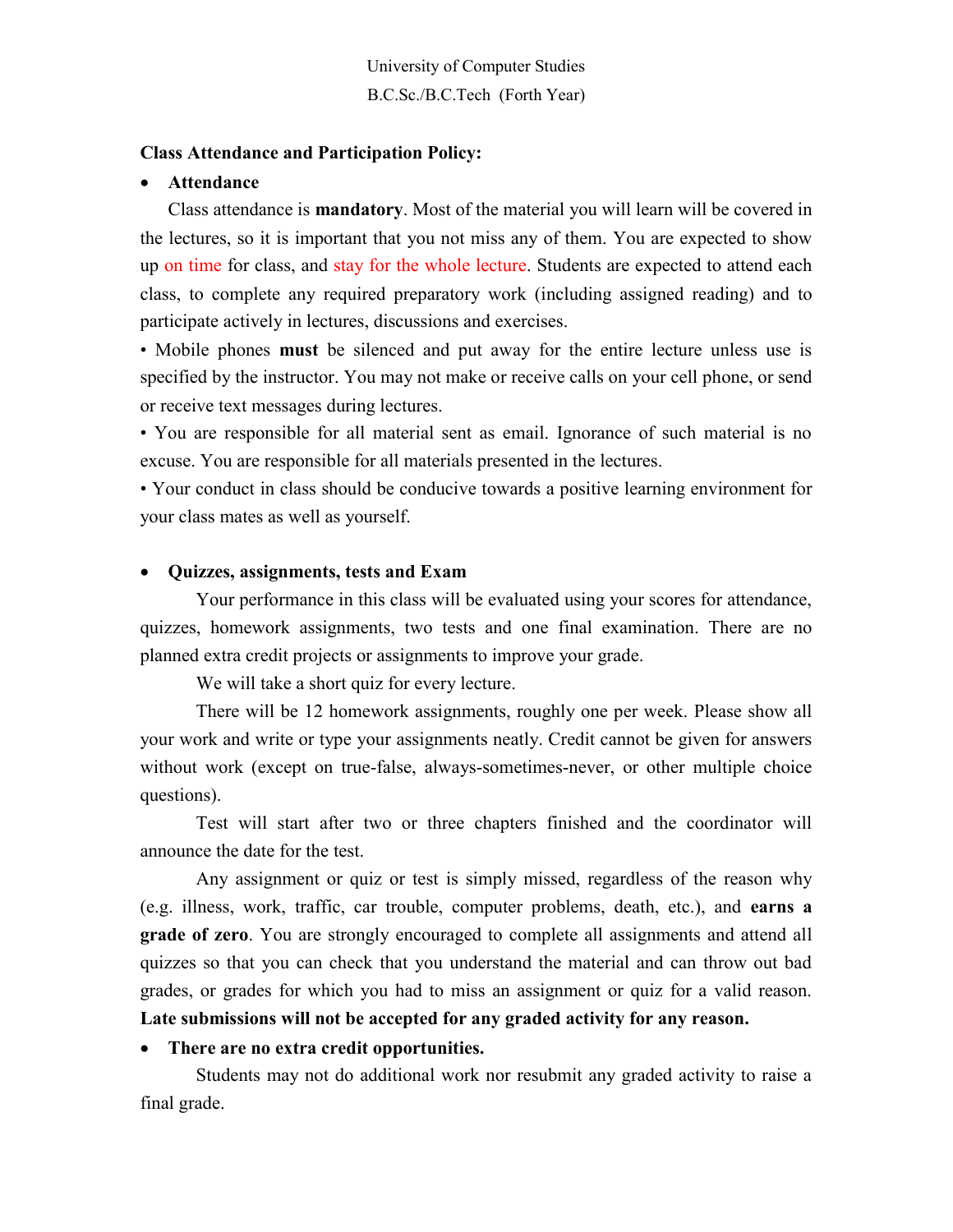University of Computer Studies B.C.Sc./B.C.Tech (Forth Year)

#### **Exam**

The exam will be conducted on-campus, in a classroom. The dates/times/locations will be posted on Board as soon as possible.

For this course, the following additional requirements are specified:

All work submitted for a grade must have been prepared by the individual student. Students are expressly prohibited from sharing any work that has been or will be submitted for a grade, in progress or completed, for this course in any manner with a person other than the instructor and teaching assistant(s) assigned to this course). Specifically, students may not do the following, including but not limited to:

- Discuss questions, example problems, or example work with another person that leads to a similar solution to work submitted for a grade.
- Give to, show, or receive from another person (intentionally, or accidentally because the work was not protected) a partial, completed, or graded solution.
- Ask another person about the completion or correctness of an assignment.
- Post questions or a partial, completed, or graded solution electronically (e.g. a Web site).
- All work must be newly created by the individual student for this course. Any usage of work developed for another course, or for this course in a prior semester, is strictly prohibited without prior approval from the instructor.
- Posting or sharing course content (e.g. instructor provided lecture notes, assignment directions, assignment questions, or anything not created solely by the student), using any non-electronic or electronic medium (e.g. web site, FTP site, any location where it is accessible to someone other than the individual student, instructor and/or teaching assistant(s)) constitutes copyright infringement and is strictly prohibited without prior approval from the instructor.